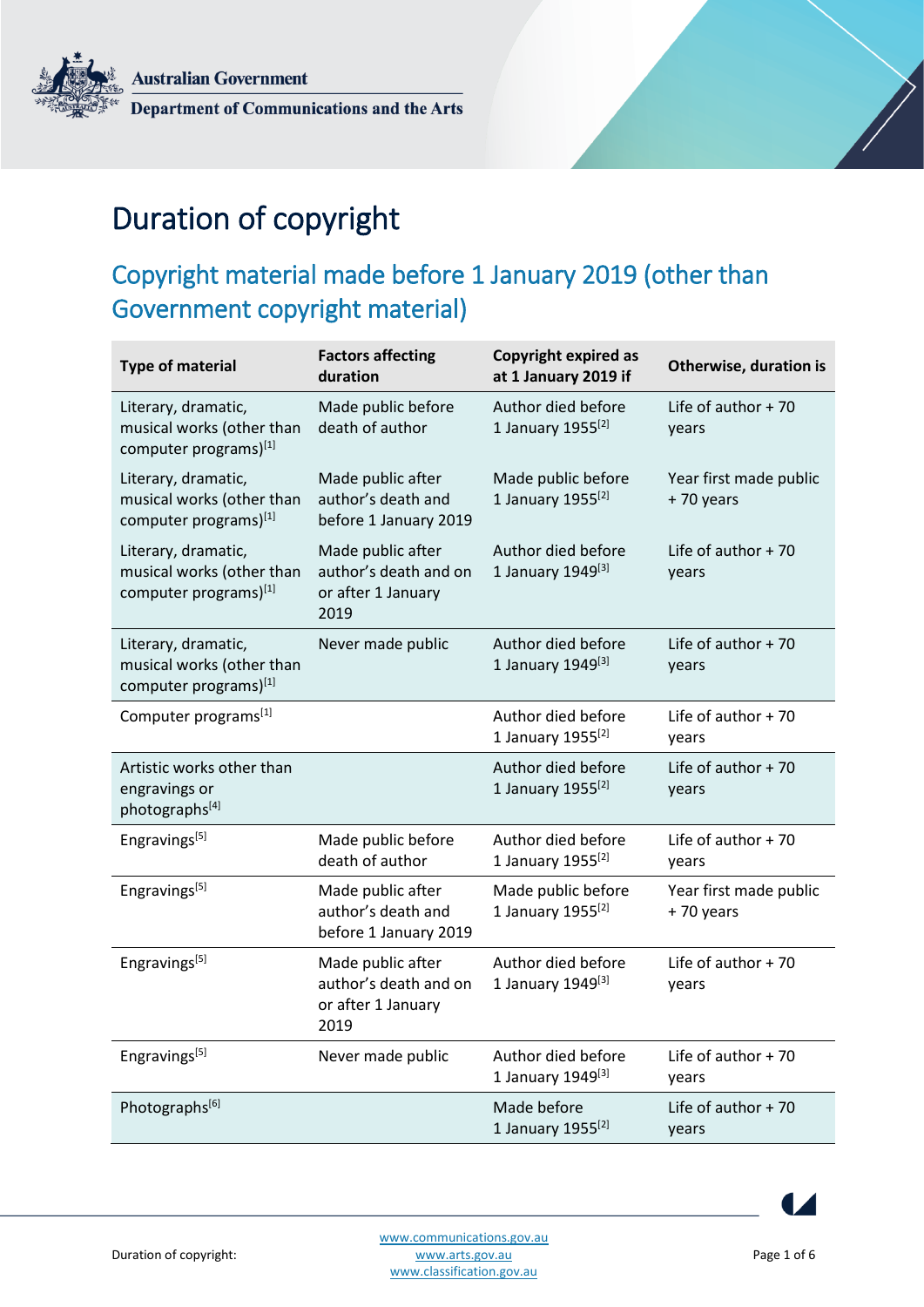| <b>Type of material</b>                                             | <b>Factors affecting</b><br>duration                                                  | <b>Copyright expired as</b><br>at 1 January 2019 if | Otherwise, duration is              |
|---------------------------------------------------------------------|---------------------------------------------------------------------------------------|-----------------------------------------------------|-------------------------------------|
| Works where the author<br>is unknown (other than<br>photographs)[1] | Made public before<br>1 January 2019                                                  | Made public before<br>1 January 1955 <sup>[2]</sup> | Year first made public<br>+70 years |
| Works where the author<br>is unknown (other than<br>photographs)[1] | Made public on or<br>after 1 January 2019<br>and within 50 years of<br>being made     | Made before<br>1 January 1949 <sup>[3]</sup>        | Year first made public<br>+70 years |
| Works where the author<br>is unknown (other than<br>photographs)[1] | Made public on or<br>after 1 January 2019<br>but not within 50<br>years of being made | Made before<br>1 January 1949 <sup>[3]</sup>        | Year made + 70 years                |
| Works where the author<br>is unknown (other than<br>photographs)[1] | Never made public                                                                     | Made before<br>1 January 1949 <sup>[3]</sup>        | Year made + 70 years                |
| Photographs where the<br>author is unknown <sup>[6]</sup>           | Made public before<br>1 January 2019                                                  | Made before<br>1 January 1955 <sup>[2]</sup>        | Year first made public<br>+70 years |
| Photographs where the<br>author is unknown <sup>[6]</sup>           | Made public on or<br>after 1 January 2019<br>and within 50 years of<br>being made     | Made before<br>1 January 1955 <sup>[2]</sup>        | Year first made public<br>+70 years |
| Photographs where the<br>author is unknown <sup>[6]</sup>           | Made public on or<br>after 1 January 2019<br>but not within 50<br>years of being made | Made before<br>1 January 1955 <sup>[2]</sup>        | Year made + 70 years                |
| Photographs where the<br>author is unknown <sup>[6]</sup>           | Never made public                                                                     | Made before<br>1 January 1955 <sup>[2]</sup>        | Year made + 70 years                |
| Sound recordings[7]                                                 | Made public before<br>1 January 2019                                                  | Made before<br>1 January 1955 <sup>[2]</sup>        | Year first made public<br>+70 years |
| Sound recordings <sup>[7]</sup>                                     | Made public on or<br>after 1 January 2019<br>and within 50 years of<br>being made     | Made before<br>1 January $1955^{[2]}$               | Year first made public<br>+70 years |
| Sound recordings <sup>[7]</sup>                                     | Made public on or<br>after 1 January 2019<br>but not within 50<br>years of being made | Made before<br>1 January 1955 <sup>[2]</sup>        | Year made + 70 years                |
| Sound recordings[7]                                                 | Never made public                                                                     | Made before<br>1 January 1955 <sup>[2]</sup>        | Year made + 70 years                |

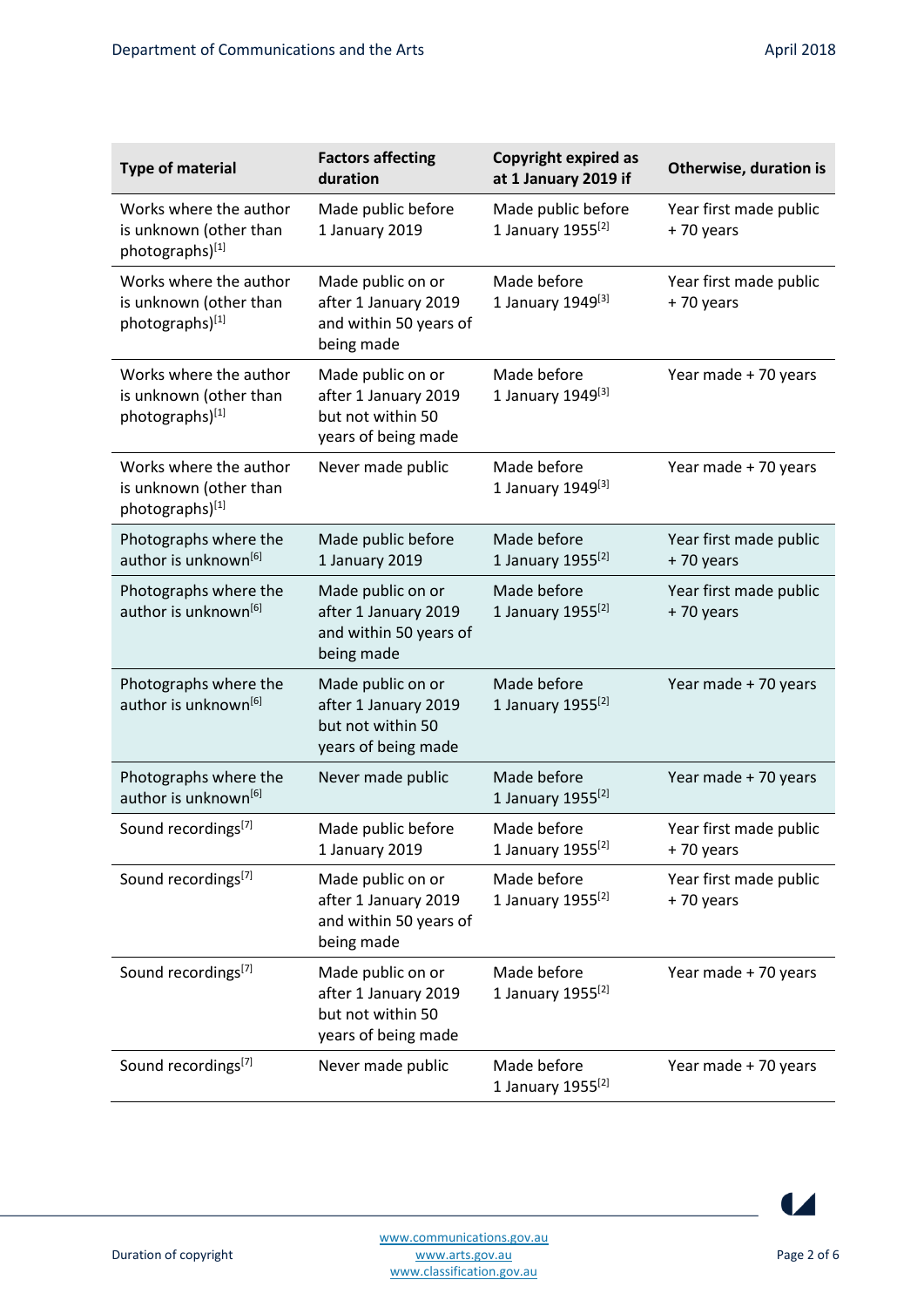| <b>Type of material</b>                                                                  | <b>Factors affecting</b><br>duration                                                  | <b>Copyright expired as</b><br>at 1 January 2019 if | Otherwise, duration is                       |
|------------------------------------------------------------------------------------------|---------------------------------------------------------------------------------------|-----------------------------------------------------|----------------------------------------------|
| Cinematograph films<br>(made on or after<br>1 May 1969) <sup>[8]</sup>                   | Made public before<br>1 January 2019                                                  | n/a                                                 | Year first made public<br>+70 years          |
| Cinematograph films<br>(made on or after<br>1 May 1969) <sup>[8]</sup>                   | Made public on or<br>after 1 January 2019<br>and within 50 years of<br>being made     | n/a                                                 | Year first made public<br>+70 years          |
| Cinematograph films<br>(made on or after<br>1 May 1969) <sup>[8]</sup>                   | Made public on or<br>after 1 January 2019<br>but not within 50<br>years of being made | n/a                                                 | Year made + 70 years                         |
| Cinematograph films<br>(made on or after<br>1 May 1969)[8]                               | Never made public                                                                     | n/a                                                 | Year made + 70 years                         |
| Broadcasts[9]                                                                            |                                                                                       | n/a                                                 | Year of broadcast + 50<br>years              |
| Published editions <sup>[10]</sup>                                                       |                                                                                       | First published before<br>1 January 1994            | Year edition first<br>published + 25 years   |
| Copyright material made<br>or first published by an<br>international<br>organization[11] | Made public before<br>1 January 2019                                                  | n/a                                                 | Year first made public<br>+70 years          |
| Copyright material made<br>or first published by an<br>international<br>organization[11] | Made public on or<br>after 1 January 2019<br>and within 50 years of<br>being made     | n/a                                                 | Year first made public<br>+70 years          |
| Copyright material made<br>or first published by an<br>international<br>organization[11] | Made public on or<br>after 1 January 2019<br>but not within 50<br>years of being made | n/a                                                 | Year made + 70 years                         |
| Copyright material made<br>or first published by an<br>international<br>organization[11] | Never made public                                                                     | n/a                                                 | Year made + 70 years                         |
| Editions first published by<br>international<br>organization[12]                         |                                                                                       | First made public<br>before 1 January 1994          | Year edition first made<br>public + 25 years |

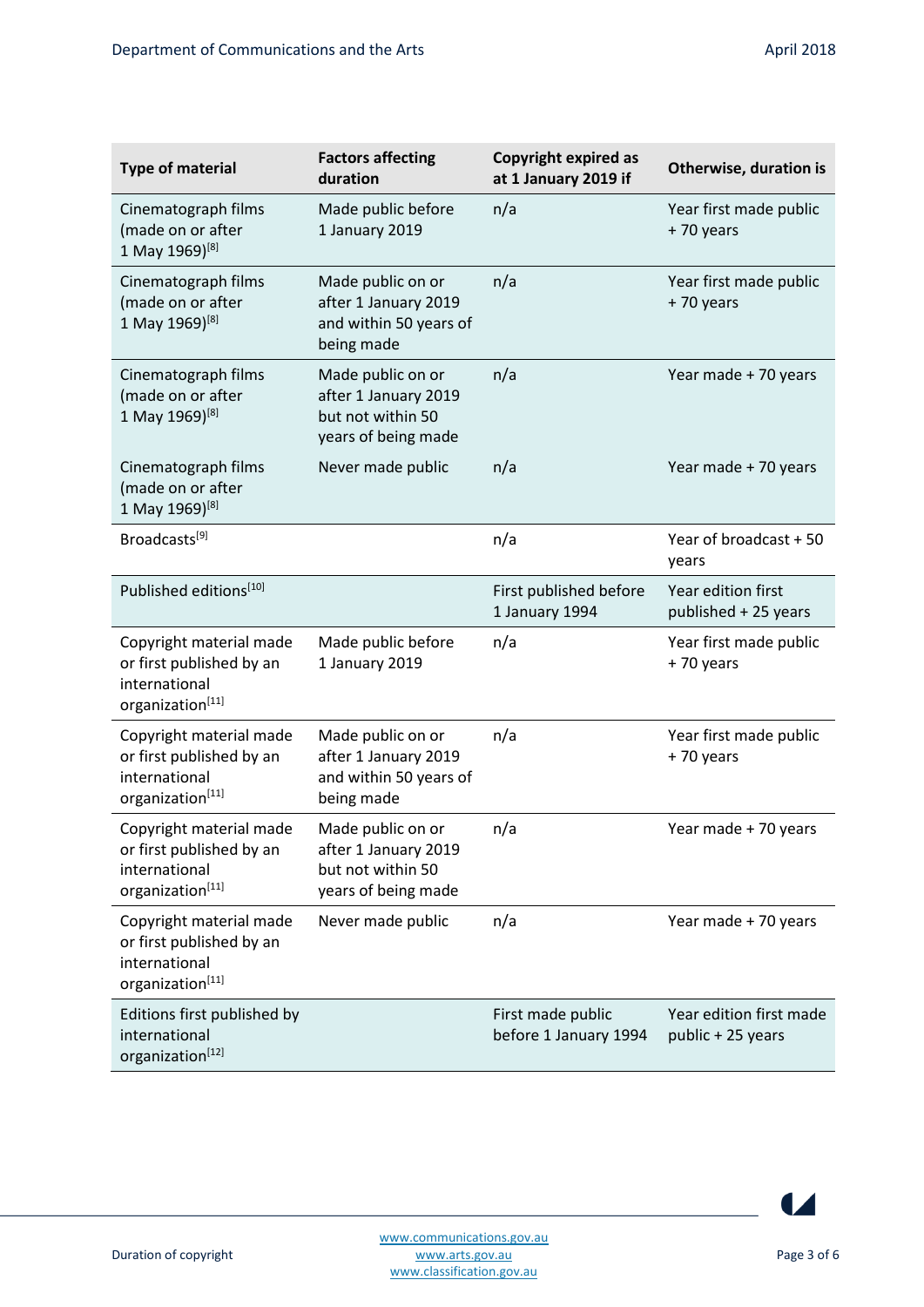## Copyright material made on or after 1 January 2019 (other than Government copyright material)

| <b>Type of material</b>                                                                  | <b>Factors affecting</b><br>duration                | <b>Copyright expired as</b><br>at 1 January 2019 if | Otherwise, duration is                       |
|------------------------------------------------------------------------------------------|-----------------------------------------------------|-----------------------------------------------------|----------------------------------------------|
| Works where the author<br>is known[1]                                                    |                                                     | n/a                                                 | Life of author $+70$<br>years                |
| Works where the author<br>is unknown[1]                                                  | Made public within 50<br>years of being made        | n/a                                                 | Year first made public<br>+70 years          |
| Works where the author<br>is unknown[1]                                                  | Not made public<br>within 50 years of<br>being made | n/a                                                 | Year made + 70 years                         |
| Sound recordings[7]                                                                      | Made public within 50<br>years of being made        | n/a                                                 | Year first made public<br>+70 years          |
| Sound recordings <sup>[7]</sup>                                                          | Not made public<br>within 50 years of<br>being made | n/a                                                 | Year made + 70 years                         |
| Cinematograph films <sup>[8]</sup>                                                       | Made public within 50<br>years of being made        | n/a                                                 | Year first made public<br>+70 years          |
| Cinematograph films <sup>[8]</sup>                                                       | Not made public<br>within 50 years of<br>being made | n/a                                                 | Year made + 70 years                         |
| Broadcasts <sup>[9]</sup>                                                                |                                                     | n/a                                                 | Year of broadcast + 50<br>years              |
| Published editions <sup>[10]</sup>                                                       |                                                     | n/a                                                 | Year edition first<br>published + 25 years   |
| Copyright material made<br>or first published by an<br>international<br>organization[11] | Made public within 50<br>years of being made        | n/a                                                 | Year first made public<br>+70 years          |
| Copyright material made<br>or first published by an<br>international<br>organization[11] | Not made public<br>within 50 years of<br>being made | n/a                                                 | Year made + 70 years                         |
| Editions first published by<br>an international<br>organization[12]                      |                                                     | n/a                                                 | Year edition first made<br>public + 25 years |

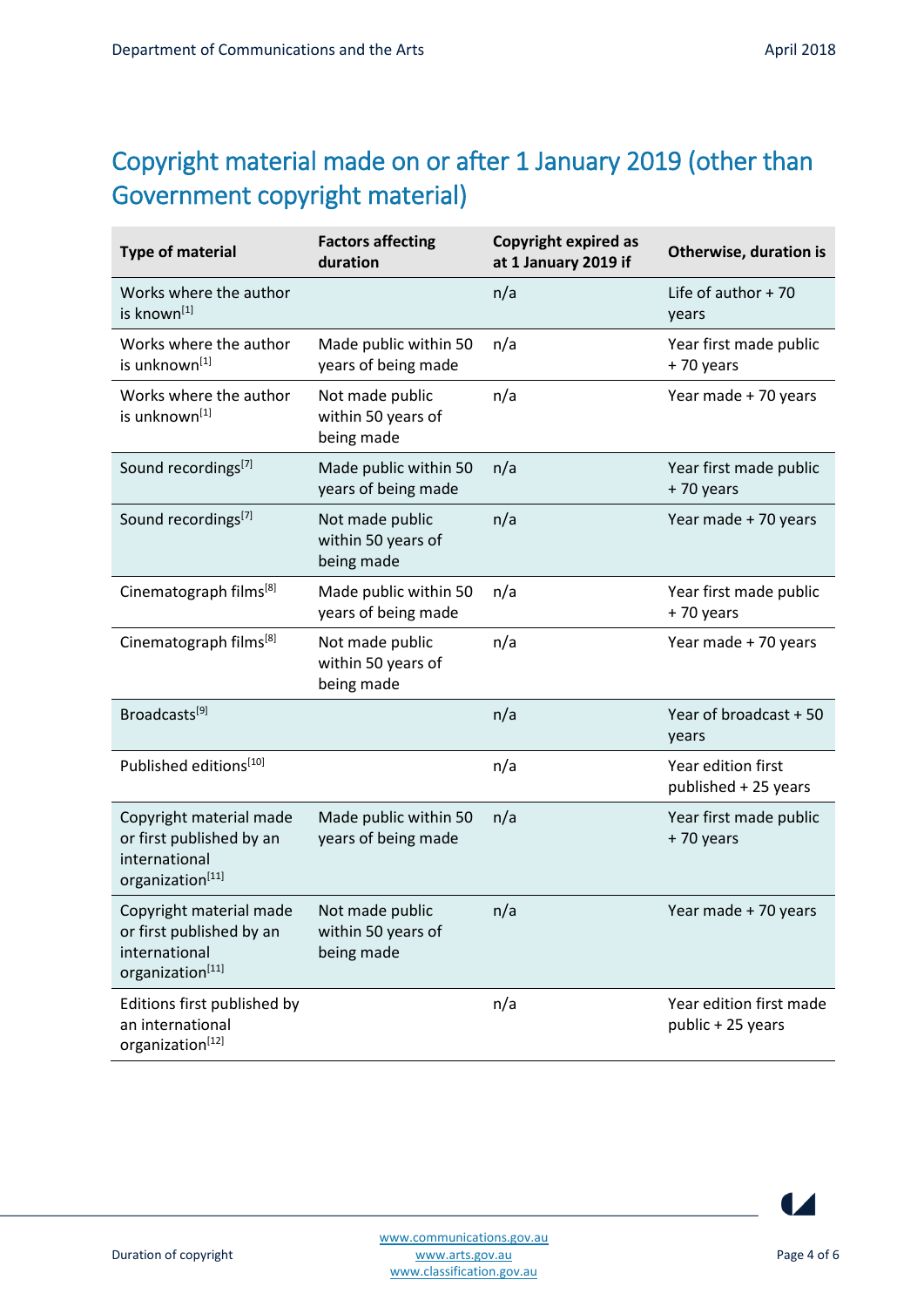#### Government copyright material made before or after 1 January 2019

| <b>Type of material</b>                                                                               | <b>Factors affecting</b><br>duration | Copyright expired as<br>at 1 January 2019 if | Otherwise, duration is |
|-------------------------------------------------------------------------------------------------------|--------------------------------------|----------------------------------------------|------------------------|
| Works made, or first<br>published, by the<br>Commonwealth, or a<br>State or Territory <sup>[13]</sup> |                                      | Made before<br>1 January 1969[3]             | Year made + 50 years   |
| Sound recordings <sup>[14]</sup>                                                                      |                                      | Made before<br>1 January 1969 <sup>[3]</sup> | Year made + 50 years   |
| Cinematograph films<br>(made on or after 1 May<br>$1969$ <sup>[15]</sup>                              |                                      | n/a                                          | Year made + 50 years   |

#### Notes to tables

[1] See *Copyright Act 1968*, sections 32, 33 and 211 (as amended by the *Copyright Amendment (Disability Access and Other Measures) Act 2017*). A 'literary work' includes: '(a) a table, or compilation, expressed in words, figures or symbols; and (b) a computer program or compilation of computer programs': section 10(1). A 'dramatic work' includes: '(a) a choreographic show or other dumb show; and (b) a scenario or script for a cinematograph film; but does not include a cinematograph film as distinct from the scenario or script for a cinematograph film': section 10(1).

[2] For this copyright material, copyright expired before 1 January 2005. Generally, prior to 1 January 2005, copyright lasted until 50 years from the end of the year in which the creator died or, for some material, until 50 years from the end of the year in which the material was made or first published. As a result of the Australia-United States Free Trade Agreement, on 1 January 2005 the period of protection for most types of copyright material was extended from 50 to 70 years. If copyright had expired by 1 January 2005, copyright was not revived.

[3] Under the *Copyright Amendment (Disability Access and Other Measures) Act 2017*, new terms of protection apply to a range of copyright materials from 1 January 2019. If the application of these new terms would have the effect that copyright in material would cease before 1 January 2019, that copyright will instead cease to subsist on 1 January 2019: Schedule 2 Item 15. If the relevant term is 70 years (eg 'Life of author + 70 years'), copyright will have expired by 1 January 1949. If the relevant term is 50 years, copyright will have expired by 1 January 1969.

[4] See *Copyright Act 1968*, sections 32, 33 and 211 (as amended by the *Copyright Amendment (Disability Access and Other Measures) Act 2017*). An 'artistic work' includes a painting, sculpture, drawing, engraving, photograph, building or model of a building, or work of artistic craftsmanship: section 10(1). A 'drawing' includes a diagram, map, chart or plan: section 10(1).

[5] See *Copyright Act 1968*, sections 32, 33 and 211 (as amended by the *Copyright Amendment (Disability Access and Other Measures) Act 2017*). An 'engraving' includes an etching, lithograph, product of photogravure, woodcut, print or similar work, not being a photograph: section 10(1).

[6] See *Copyright Act 1968*, sections 32, 33 and 211 (as amended by the *Copyright Amendment (Disability Access and Other Measures) Act 2017*). Under the *Copyright Act 1968*, the 'author' in relation to a photograph means the person who took the photograph: section 10(1). However, in relation to a photograph taken before the Act commenced (1 May 1969), the author is the individual who owned the material on which the photo was taken, unless the owner of the material was a body corporate in which case it means the photographer: section 208.